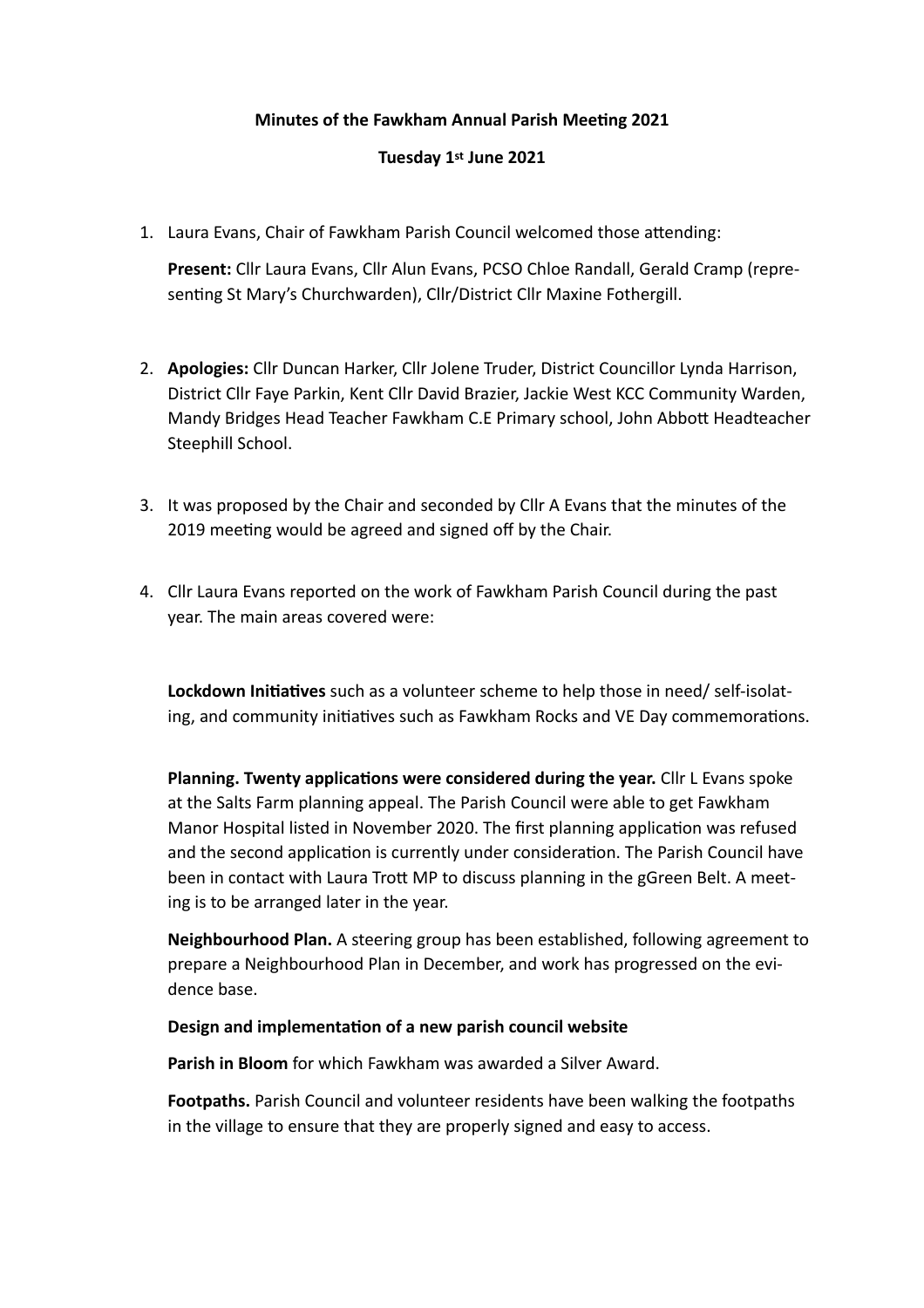**Listing of war memorial.** The war memorial was decorated for Remembrance Sunday with poppies knitted by local residents.

**Refurbishment of the Village.** Using a variety of funds the Parish Council totally refurbished the Village Hall during lockdown.

**Next year** there are plans to: continue the work on the Neighbourhood Plan, work with KCC to review the speed limits following traffic counts on Valley Road, hold regular coffee mornings in the Village Hall and to represent Fawkham in the ongoing Local Plan.

Cllr L Evans then summarised the written reports for those who could not attend. These were:

**District Cllr Faye Parkin.** Supported residents with issues such as burglary. Has been working with the Parish Council on trying to prevent fly tipping in the village. Currently working on reviewing the Fireworks law.

**District Cllr Lynda Harrison.** Worked setting up the volunteer team in West Kingsdown during lockdown. Has been supporting the Community Cupboard food bank. As part of the litter picking initiative litter picked with her daughter.

**District Cllr Maxine Fothergill.** Was present at the meeting and presented the following: The biggest challenge has been using Zoom. The most positive aspect has been the heart-warming support from the residents. The biggest achievement was the Village Hall refurbishment. Cllr Fothergill was very proud of the Parish in Bloom although she is disappointed that the Parish Council will not be doing it again this year.

**Kent County Cllr David Brazier.** David was recently returned in the elections in May, with highways, fly tipping and clean Kent on the agenda. He has now become cabinet member for Highways and Transport.

**Jackie West – Community Warden.** Jackie has been working in the community during the covid pandemic. She has found it very rewarding to see how the residents have supported each other.

**Chloe Randall PCSO.** Both Chloe and her colleague Louise started during the Covid pandemic. This has meant that it has been more difficult than usual to develop rela